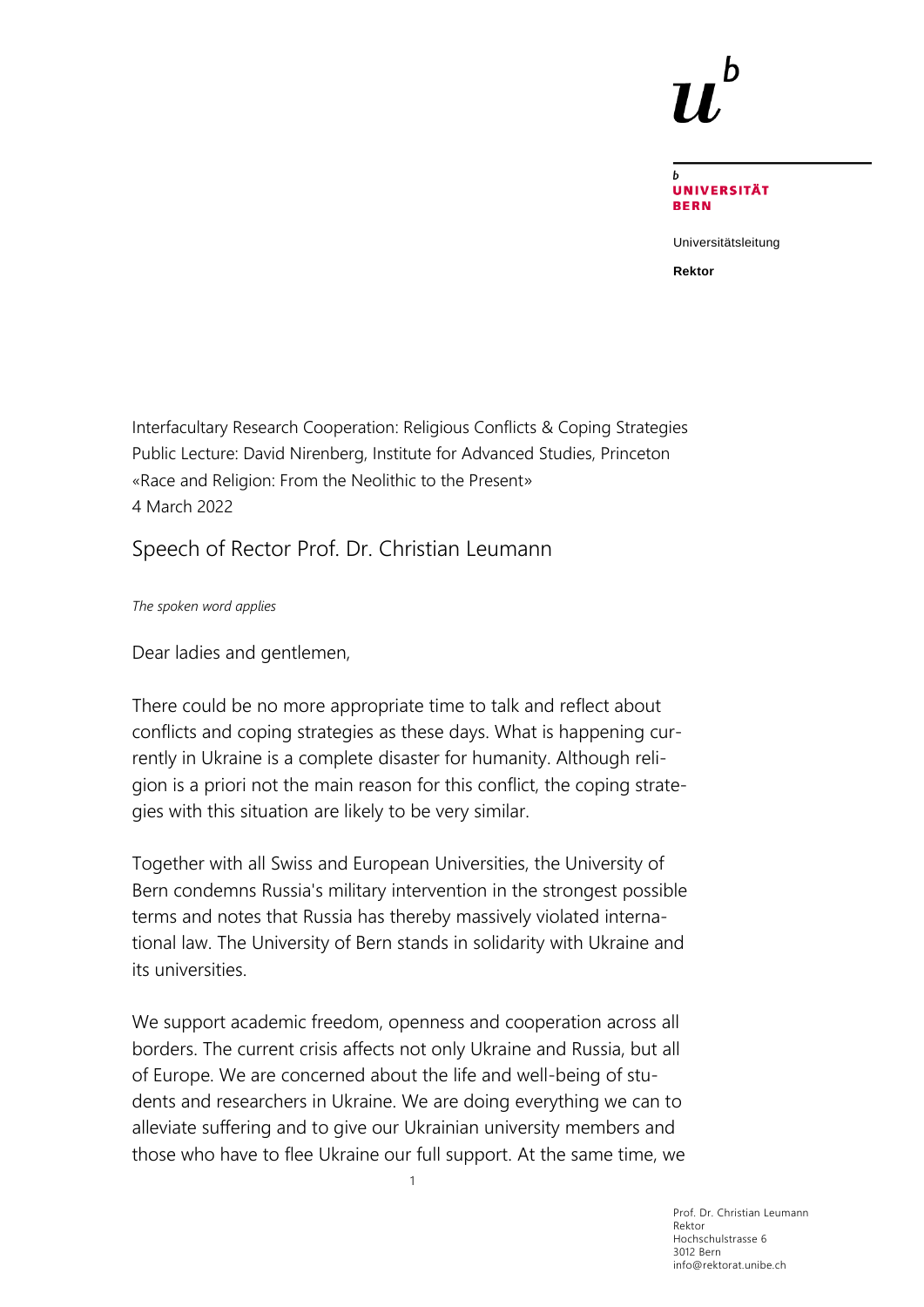have full respect for researchers, students and all other people in Russia and Belarus who speak out against the war.

You have convened today in Bern to discuss the scientific achievements of our Interfaculty Research Cooperation *Religious Conflicts & Coping Strategies*. I am very pleased to welcome Prof. David Nirenberg from Princeton, who will give us the keynote lecture on this occasion.

Prof. Nirenberg is the first scientist from the field of humanities to become director of the Institute for Advanced Studies, the IAS in Princeton, which is one of the world's preeminent centers for theoretical research in the sciences and humanities. He is a leading historian and author on the interaction of Christians, Jews and Muslims in medieval Europe and the Mediterranean. It is a very big honor to have you here in Bern today and I thank you for your big commitment and support to collaborate with our University on the project "Conflict, Coexistence and Coproduction of Judaism, Christianity and Islam" in the next years.

What potential do religions have on conflicts, both, in progressing or reducing them? How can societies deal with religious conflicts? These and other questions have been addressed during the last four years in the IFC Religious conflicts and coping strategies. I warmly welcome therefore also all the researchers who contributed to the IFC and worked the last four years under the lead of Prof. Katharina Heyden from the Faculty of Theology, and Prof. Martino Mona from the Faculty of Law.

There were twelve projects who addressed very different aspects: For instance, the conflict in the Middle East, or the Swiss religious wars, questions of gender, rituals, law or images of god.

One of our university strategy's main goals is to foster interdisciplinary research and teaching. As Universities we are expected to contribute to the society's most pressing problems and these, in our view, can only be solved by joining forces of all our competences across the